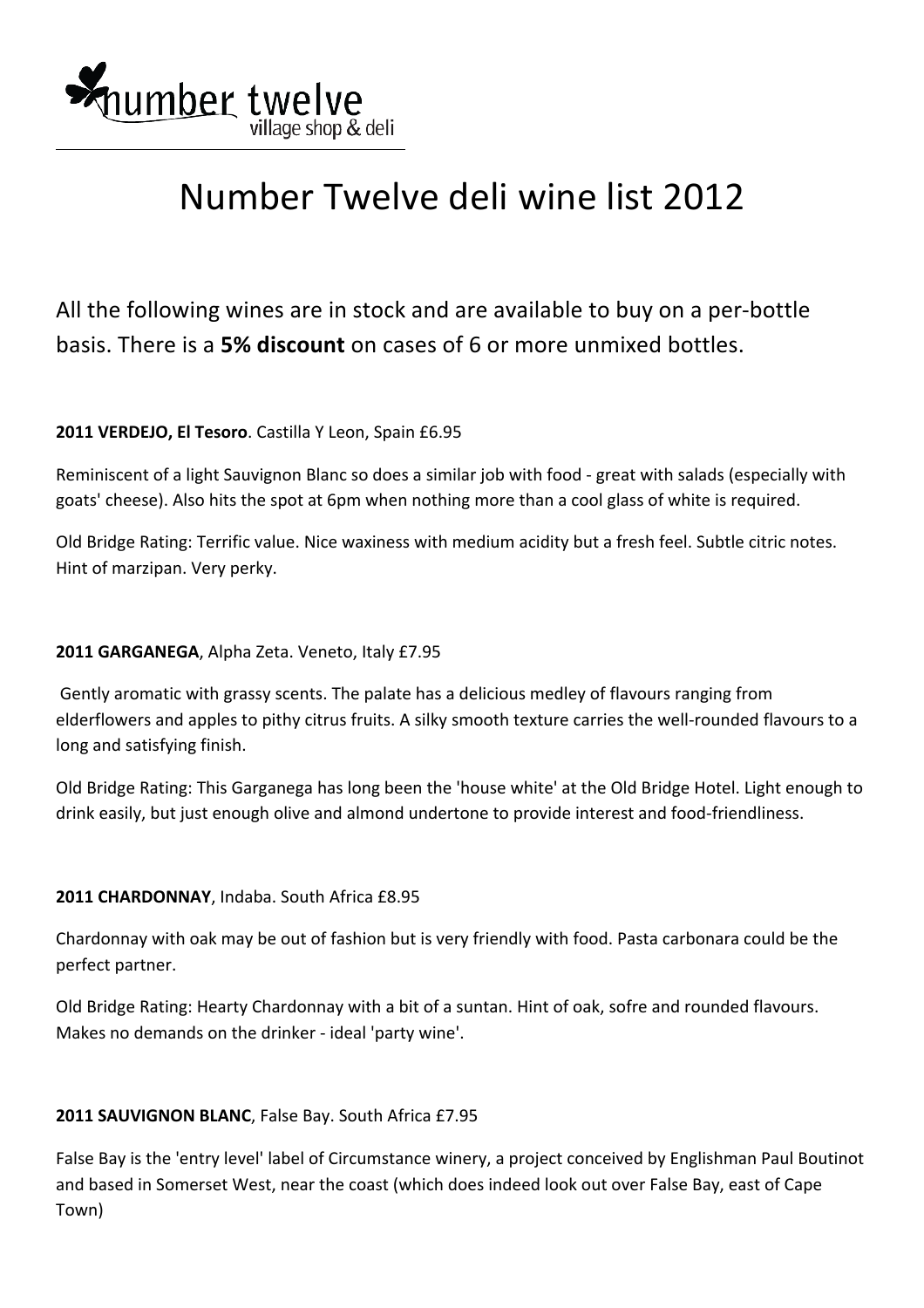Old Bridge Rating: The False Bay range is very attractive at the price. This is cut‐grass fresh, citric, lively Sauvignon. A bit austere for some, but unquestionably a zingy aperitif.

## **2011 FALSE BAY ROSÉ**. Western Cape, South Africa £7.95

False Bay is the 'entry level' label of Circumstance winery, a project conceived by Englishman Paul Boutinot and based in Somerset West, near the coast (which does indeed look out over False Bay, east of Cape Town).

Old Bridge Rating: Dry but fruity rosé. No bitterness and no confected sweetness ‐ really very good for the price.

### **2011 BORSAO**. Campo de Borja, Spain £6.50

This wine shares some of the easy-drinking charm of good Côtes du Rhône but at lower prices (and much lower than their neighbour Rioja).

Old Bridge Rating: Soft, round and oh‐so‐friendly ‐ our house red in the hotel and restaurant for the last three years. Drink on any occasion, with or without food.

### **2010 ZINFANDEL**, Big Top. California £8.75

100% Zinfandel, matured without oak to maximize freshness Fruit sourced from old vines in the warm Lodi region in central California.

Old Bridge Rating: Great to find an affordable California red that has fruit but not excessive sweetness; richness but not soupiness; and at least a good dollop of spice and individual character.

### **2010 Château FONTARÈCHE**. Corbières, Southern France £9.95

A 'house red' in several top London restaurants, this is a versatile choice. Equally good with cold beef or a ham sandwich.

Old Bridge Rating: This is a relatively easy‐drinking Corbières ‐ hints of herb and garrigue, but in a gentle, open, supple frame.

### **PROSECCO 'LA LUNETTA'.** Veneto, Italy £9.95

Bronze Medal, International Wine and Spirits Competition 2011.

Old Bridge Rating: Prosecco 'Spumante' ‐ in other words fully sparkling. Quite difficult to think of normal wine speak for this one. It's just perfect party wine - drink neat or mix with fruit purée for a Bellini. Really very good value.